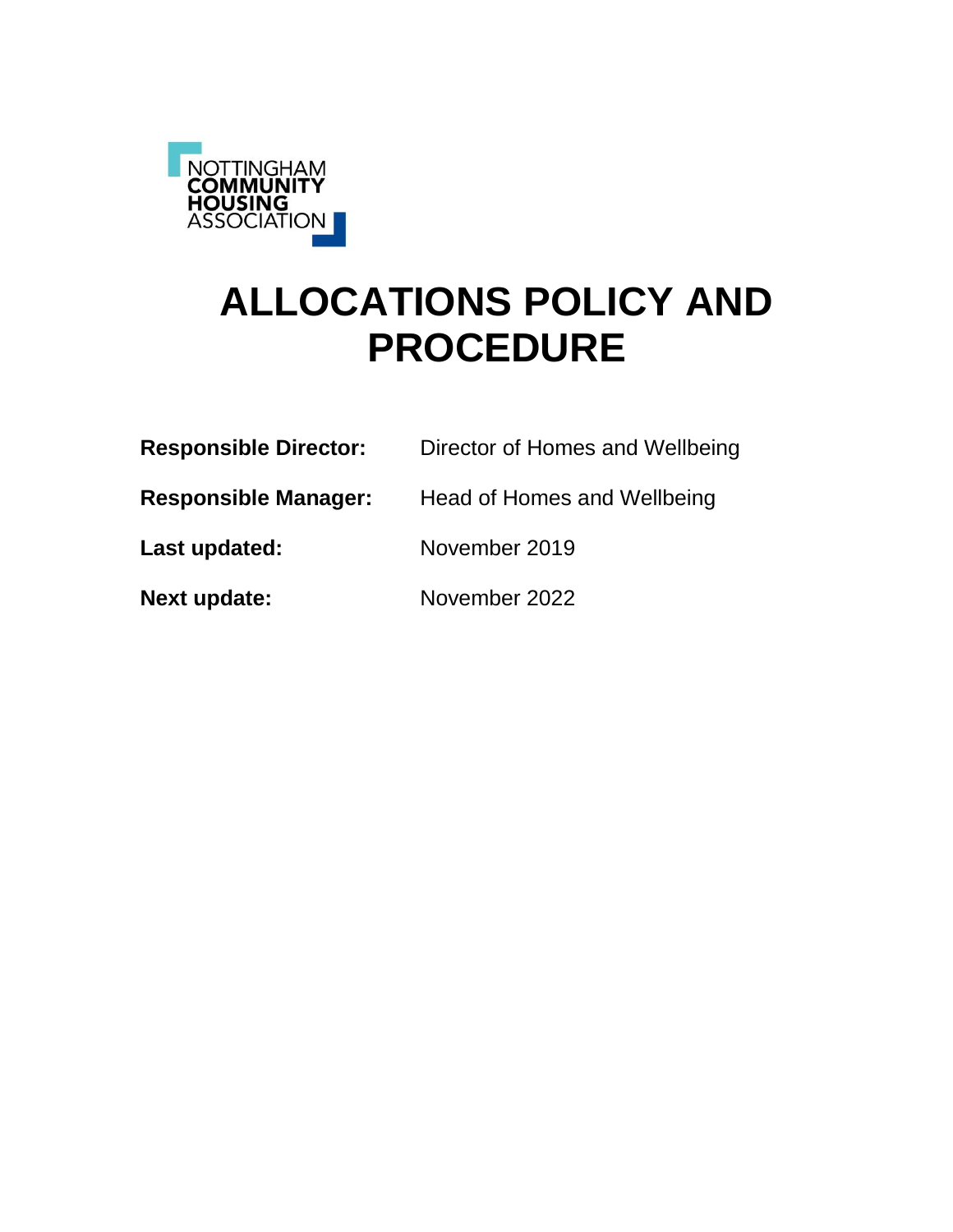#### **1. Policy Statement**

- 1.1 NCHA will allocate properties in a fair, transparent and efficient way making the best use of the housing stock and meeting the needs of a diverse range of customers and communities.
- 1.2 We will allocate our homes in partnership with a local authority via Choice Based Lettings Systems or direct nominations or from our own LETS register. Where we are unable to allocate in this way we will advertise directly to the public.
- 1.3 We will promote choice for prospective customers and encourage customer mobility across Local Authority areas wherever possible.
- 1.4 We are fully committed to ensuring equality of opportunity and wish to ensure fair access to all aspects of the service that we provide.
- 1.5 In producing this policy we have taken account of the following documents:
	- NCHA Equalities and Diversity Policy
	- The Regulatory Framework for Social Housing in England from April 2012
	- Human Rights at Home: Guidance for Social Housing Providers Updated 2017
	- NCHA Tenancy Policy
	- Welfare Reform Act 2012
	- Localism Act 2011
	- The Welfare Reform and Work Act 2016
	- ALC 01 [Housing of Board Members, Staff and Relatives Policy](https://intranet.ncha.org.uk/Interact/Pages/Content/Document.aspx?id=3889)
- 1.6 This policy is available on the NCHA website. Translations and Braille copies are available on request.
- 1.7 This policy has been the subject of consultation with customers groups and will be reviewed every three years by the Allocations Team, Affordable and Social **Housing**
- 1.8 We will allocate our properties as quickly and efficiently as possible to minimise void loss.

# **2. Lettings not Covered by this Policy**

- 2.1 This policy will apply to all Allocations other than:
	- Joint to Sole, Succession or other changes in tenancy, including:
		- o Conversion from a starter tenancy;
		- o Offers made to customer decants or under occupying successors or non-qualifying household members on the death of a customer.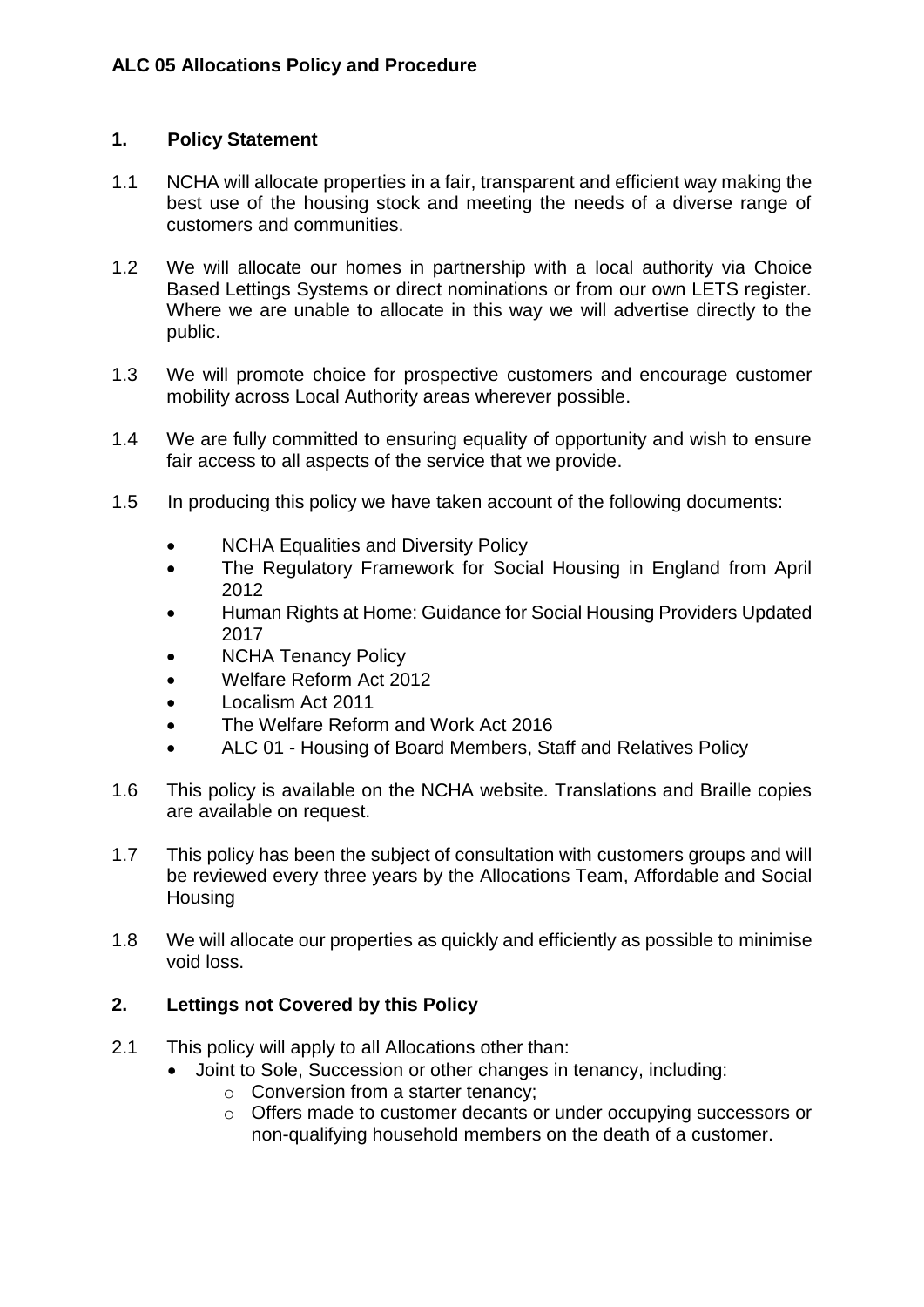#### **3. In - House CBL (LETS)**

3.1 LETS is the NCHA in–house CBL scheme and applies to 25% of general needs lettings in the areas in which it operates.

Please refer to the LETS Policy

# **4. Local Authority CBL schemes**

- 4.1 NCHA works in partnership with Local Authorities across the region. Nomination or Service Level Agreements are in place to determine the criteria for advertising and allocating properties.
- 4.2 NCHA supports the housing function of the Local Authorities, including assistance with their homelessness duties.
- 4.3 Where NCHA is a partner in a Local Authority Choice Based Letting system we will follow the provisions set out in the Service Level Agreement. This may at times restrict NCHA's ability to let efficiently, but the needs of the local community may be best served by this agreement.
- 4.4 A list of current Local Authorities in partnership with NCHA with details of the CBL system they use is available below. The list also includes those Local Authorities who do not use CBL systems. Please see Appendix 1 below.

#### **5. New Build Developments - Nomination Rights and Section 106 Agreements**

- 5.1 With any new build scheme it is standard practice for the local authority to request 100% nomination rights on first tenancies. Thereafter, under the terms of the various CBL service level agreements in place the usual arrangement is for 75% of all subsequent lettings to be made through the CBL scheme (i.e. 75% nominations on relets). However, some schemes require 100% relet nominations in perpetuity.
- 5.2 New build developments require a considerable amount of work prior to letting and it is important that the NCHA protocol with the development department is adhered to. This involves a series of briefings and the opportunity to visit the site close to the handover date for staff to familiarise themselves with the new development.

#### Handover Policy

5.3 It is essential that lettings staff approach the local authority at least 3 months in advance of handover to discuss nomination rights and the process of advertising and letting the vacant units. The overriding objective should be to achieve back to back handovers and lettings with no vacant period in between. Strong links are required with local authority staff to ensure that effective communication is in place so that we are able to meet this target.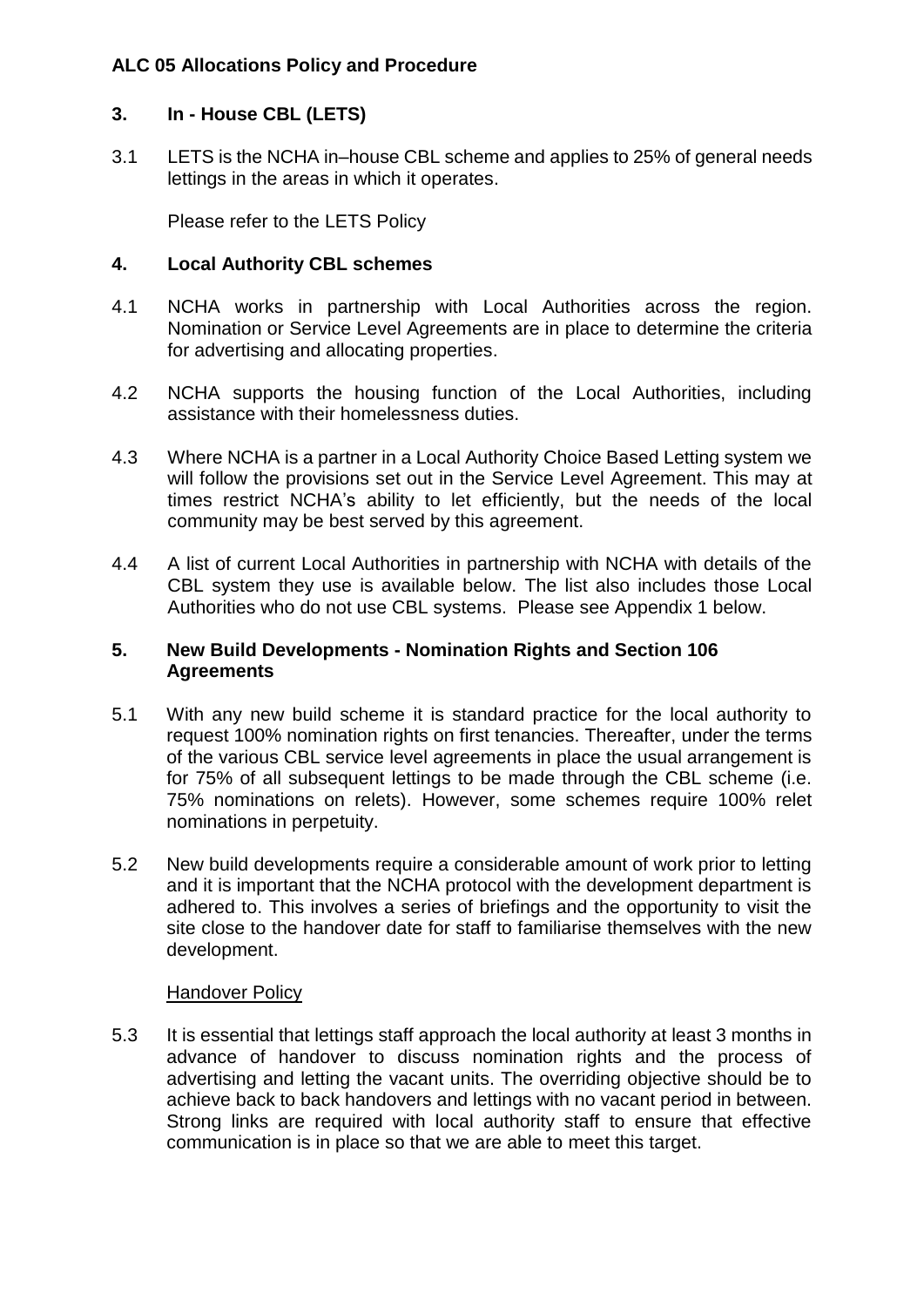- 5.4 Section 106 Agreements are designed to help make sure that new developments enhance local communities. They can help to create better quality environments in, and around new developments by creating requirements for improving roads and building new community facilities, or creating open spaces and improving local schools. They can also require that a percentage of the housing stock on a new development is reserved for affordable units, which are then typically managed by a housing association.
- 5.5 Where Section 106 Agreements are in place the new developments will typically be situated in a rural location and NCHA will be under an obligation to ensure that all customers of affordable rented housing association stock on the new site should be nominated by the local authority and should also have a local connection to the area where the development is located. This is to ensure that a percentage of new build development in the locality is reserved for local people in need of affordable housing. This type of housing is often in short supply in rural areas due to the effect on the housing market of commuters who wish to purchase rural properties outright.
- 5.6 Section 106 agreements should be strictly adhered to and copies of all agreements should be retained at all times for reference by the allocations team.

# **6. Direct Lets**

- 6.1 In certain circumstances NCHA will allocate a property without advertising it through the Local Authority. Direct lets are recorded on lettings returns required by Local Authorities. (See 6.4 below).
- 6.2 Examples of situations where direct lets will be undertaken are:
	- Properties used for temporary decants
	- Emergency transfers situations e.g. due to domestic violence or hate crimes (see transfer policy)
	- Management moves following a succession or change to tenancy, approved by the Service Manager Allocations
- 6.3 NCHA will monitor Direct Lets to ensure they are within the 25% limit for allocations.
- 6.4 Periodically, Local Authorities request details of all allocations in the form of Local Authority returns. These vary by Local Authority. The Allocations Team monitor all lettings monthly per Local Authority to enable these returns be completed in a timely manner.

# **7. Local Lettings Plans**

7.1 A local lettings plan may be used where our housing stock is concentrated on an estate.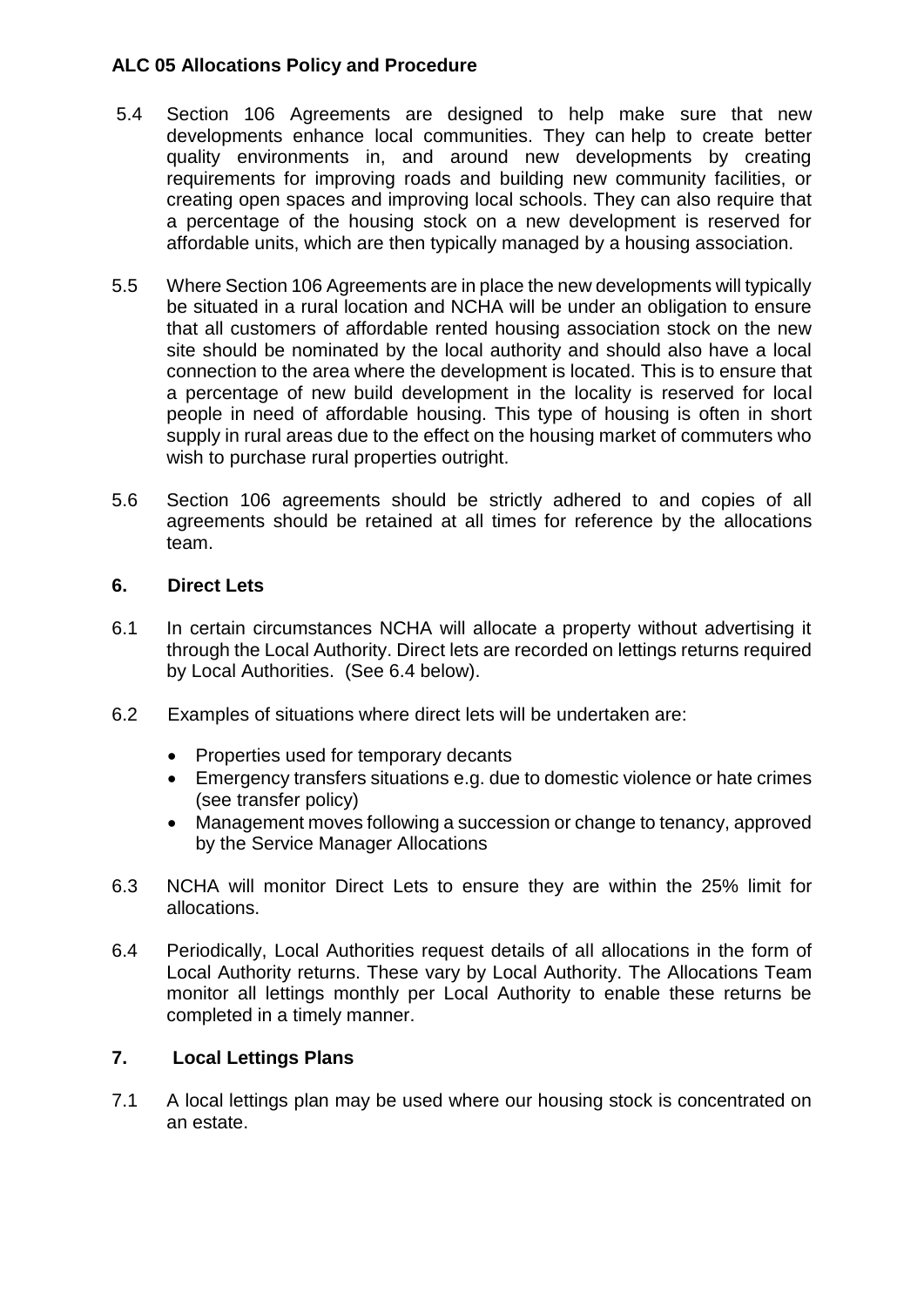- 7.2 Generally, plans may be devised for new developments of 20 or more units of accommodation or new developments which contain a block of flats. Additionally, plans may be developed for existing developments or areas identified by housing management staff, customers and other stakeholders where there are issues that affect sustainability e.g. high turnover and abandonments, high levels of ASB/criminal activity, high concentrations of vulnerable customers, a high number of transfer requests and properties that are generally difficult to let or low demand.
- 7.3 The objectives of these plans are:
	- a. to create sustainable, balanced and cohesive communities
	- b. to attain a mixture of occupancy and household types to encourage sustainability
	- c. to complement the objectives of Neighbourhood Action Plans

Please refer to the Local Lettings Policy

# **8. Eligibility for Property Types**

- 8.1 In order to be clear about our policy on allocating different sizes of accommodation and to not raise expectations above what is practical and achievable. NCHA has published information showing the types of accommodation which are available to different household types. This information is in tabular form in Appendix 2 Eligibility Matrix below.
- 8.2 In exceptional cases NCHA will allow applicants to under occupy a property. Applicants who will under occupy the property offered will be accepted if they have demonstrated an ability to pay the rent due and have signed a disclaimer agreeing to this.

#### **9. Vetting Checks**

- 9.1 All applicants will undergo a Pre-Tenancy Assessment (PTA), where possible conducted in the applicant's home. The PTA will determine if the applicant is eligible for NCHA accommodation. Any support requirements will also be identified at this point. The purpose of the PTA is to assess the ability of the applicant to sustain a tenancy and for the applicant to be advised of their responsibilities.
- 9.2 As part of the PTA it is an expectation that all applicants will undergo vetting checks by Lettings Officers prior to becoming a customer to ascertain whether there are any reasons why they should not receive an offer of accommodation. Vetting checks will include:
	- an income and expenditure assessment; a reference from a previous landlord or a character reference with proof of previous address;
	- proof of employment and benefits; identity checks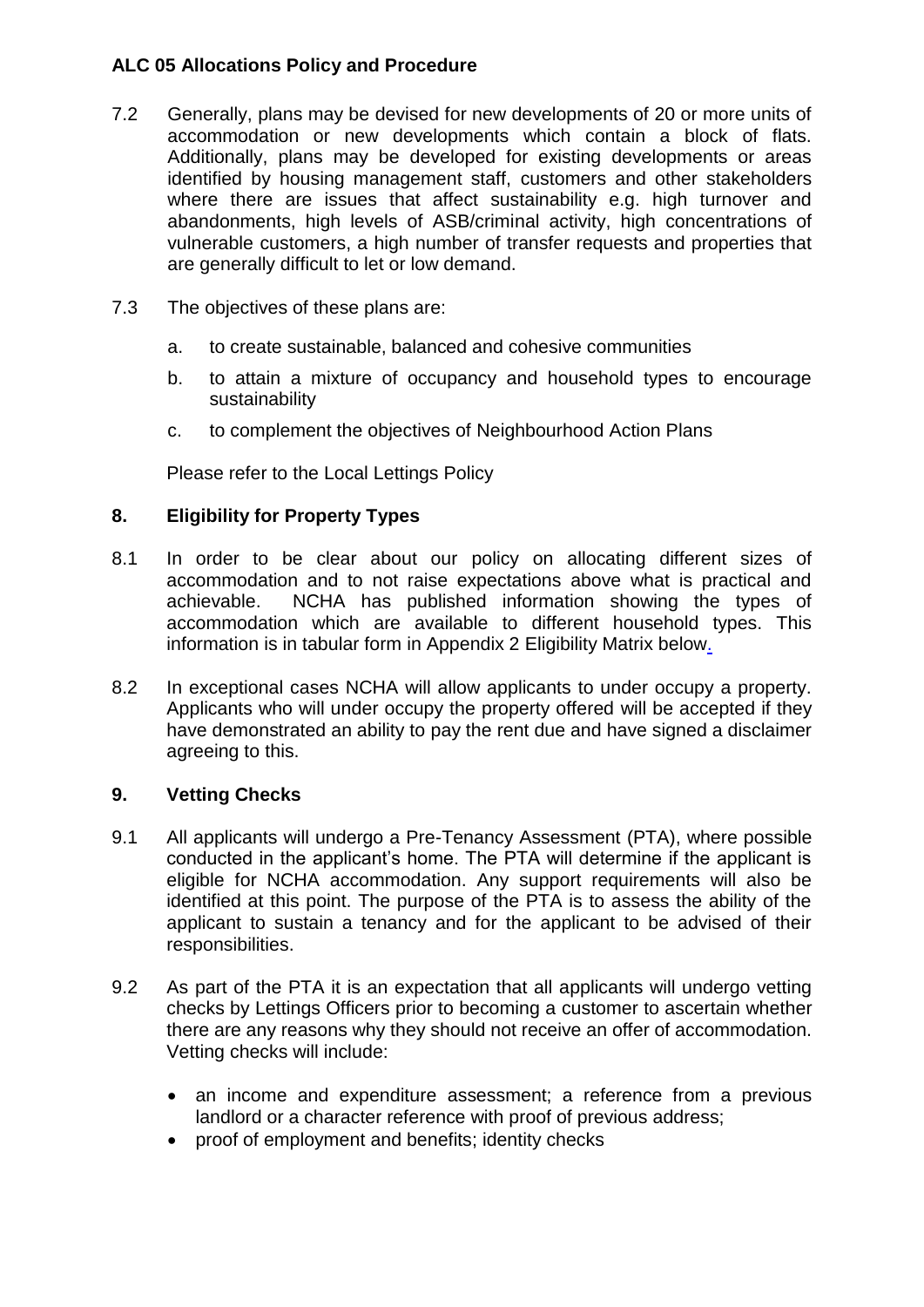9.3 On completion of vetting checks a risk assessment is completed and a decision will be made to make a final offer to the applicant. If there are issues raised at the PTA the Allocations Officer will take measures to ensure support for the new customer is in place and will notify colleagues in Estates and Income Teams that information is available about the customer.

#### **10. Ineligibility and Exclusions**

10.1 In certain situations NCHA reserves the right to exclude applicants from the housing register altogether. A strict assessment procedure is required to identify potential exclusions in order to protect other NCHA customers from the risk of anti-social behaviour and to reduce the risk of tenancy failure and high levels of rent arrears.

Please refer to ALC 07 Ineligible Applicants Policy.

- 10.2 Housing Association accommodation is in short supply therefore where an applicant's income level or capital suggests that they have other housing options, e.g. shared ownership or outright purchase, they will be given appropriate advice regarding other options available.
- 10.3 The following limits will apply when considering new applicants for general needs housing:
	- $\bullet$  Income (single people) £35,000
	- Income (joint application) £50,000
	- Equity £35,000
	- $\bullet$  Savings £20,000

#### **11. Sensitive Lettings**

- 11.1 Sensitive lettings are ones where restrictions on the criteria for applicant type are put in place in response to significant management issues which relate to a particular area.
- 11.2 Areas with significant issues will be identified by lettings and estates staff. Where issues that affect sustainability have been identified, e.g. high turnover and abandonments, high levels of ASB/criminal activity, high concentrations of vulnerable customers, a high number of transfer requests and properties that are generally difficult to let, subject to the approval of the Service Manager (Allocations) or the Head of ASH. NCHA will reserve the right to allocate vacant properties to applicants whose tenancy is not likely to lead to a continuation of these problems.
- 11.3 Records must be kept of areas/properties which are subject to sensitive lettings and these areas must be reviewed periodically to check whether the original concerns which led to the adoption of this policy are still apparent.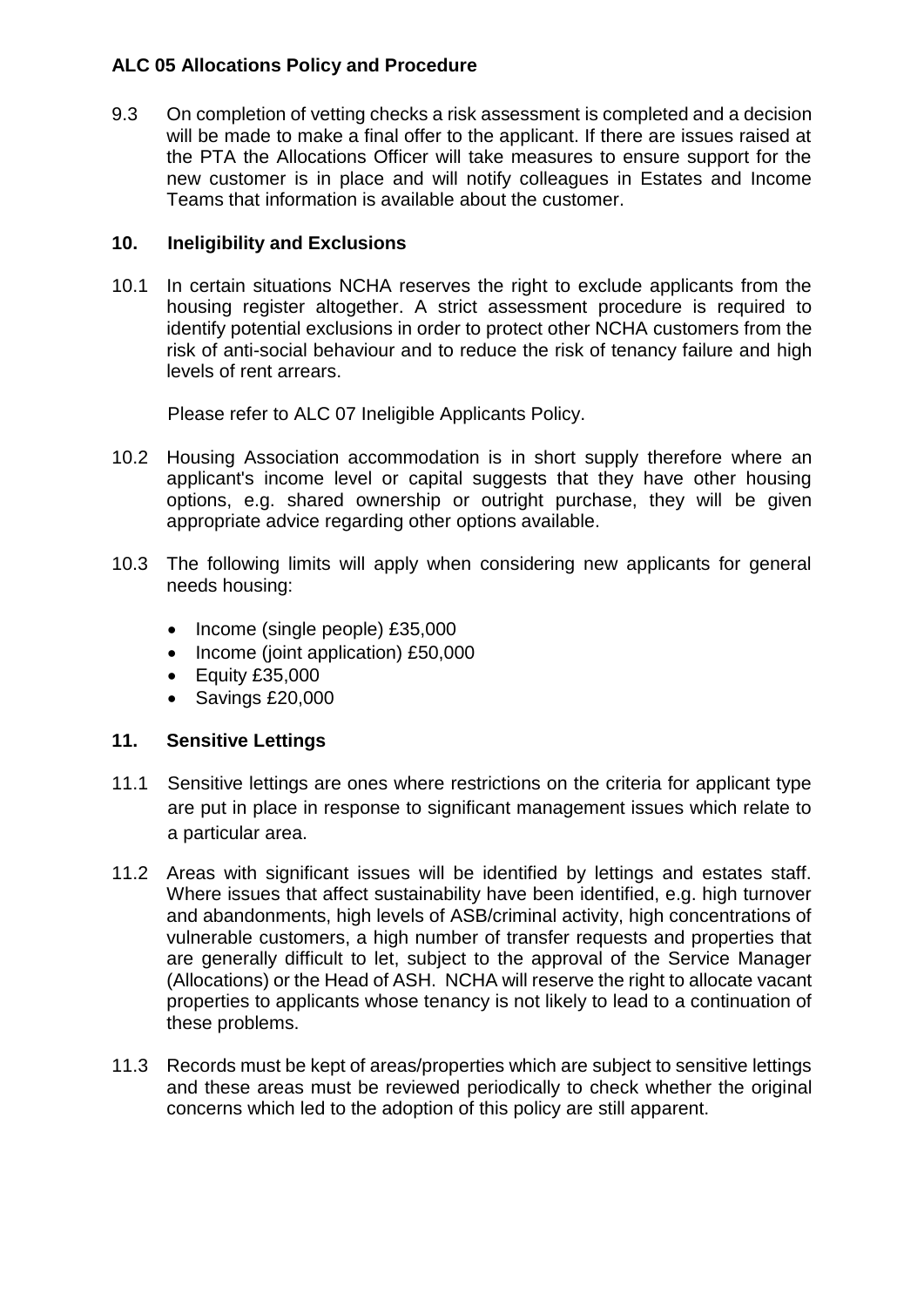# **12. Hard to Let Properties**

- 12.1 A Hard to let property will have had 2 failed advertising cycles, or be of a type or size or in a location that has previously been hard to let. Properties that may be hard to let will be identified at termination and strategies for advertising and / or incentives to let will be agreed with the Senior Lettings Officer / Service Manager (Allocations) in order to secure a successful and timely letting.
- 12.2 Properties may be sold if they fall into one or more of the following categories:
	- property of non-standard construction
	- $\bullet$  low SAP rating  $( $35$ )$
	- $\bullet$  relet costs  $>$  £7 $k$
	- $\bullet$  anticipated profit on sale  $> \text{\pounds}50k$
	- property located in a "hotspot" area
	- poorly designed property
	- property located in a low demand area

Please refer to the Property Disposal Policy.

- 12.3 If a property is to be retained but is still likely to prove hard to let the following list of incentives can be applied to the property in the advertisement, by agreement with the Service Manager (Allocations):
	- increased decoration allowance
	- Decoration by DMS (from Incentives budget)
	- rent free weeks
	- fitted floor coverings
	- fitted blinds/curtains
	- furniture packs
- 12.4 Multiple viewings after shortlisting will be carried out wherever possible, assuming that there are sufficient applicants showing an interest in a property.
- 12.5 Re-advertisements of hard to let properties will be distributed more widely than is the case on first advertising. This includes contacting parish councils, and leaving copies of adverts in post office windows and the windows of local shops where applicable. Individual adverts should also be placed in the NCHA office windows as appropriate.
- 12.6 Copies of adverts will be circulated to colleagues in the estates section.
- 12.7 Properties void for a period of 42 days will be re-assessed for sale.

#### **13. Transfers**

13.1 NCHA will seek to reserve a maximum of 10% of all lettings in any given year for transferring customers. Customers may apply for a transfer if they need to move urgently due to harassment or threats of violence; if there is a medical need for alternative accommodation. Other circumstances are where there is a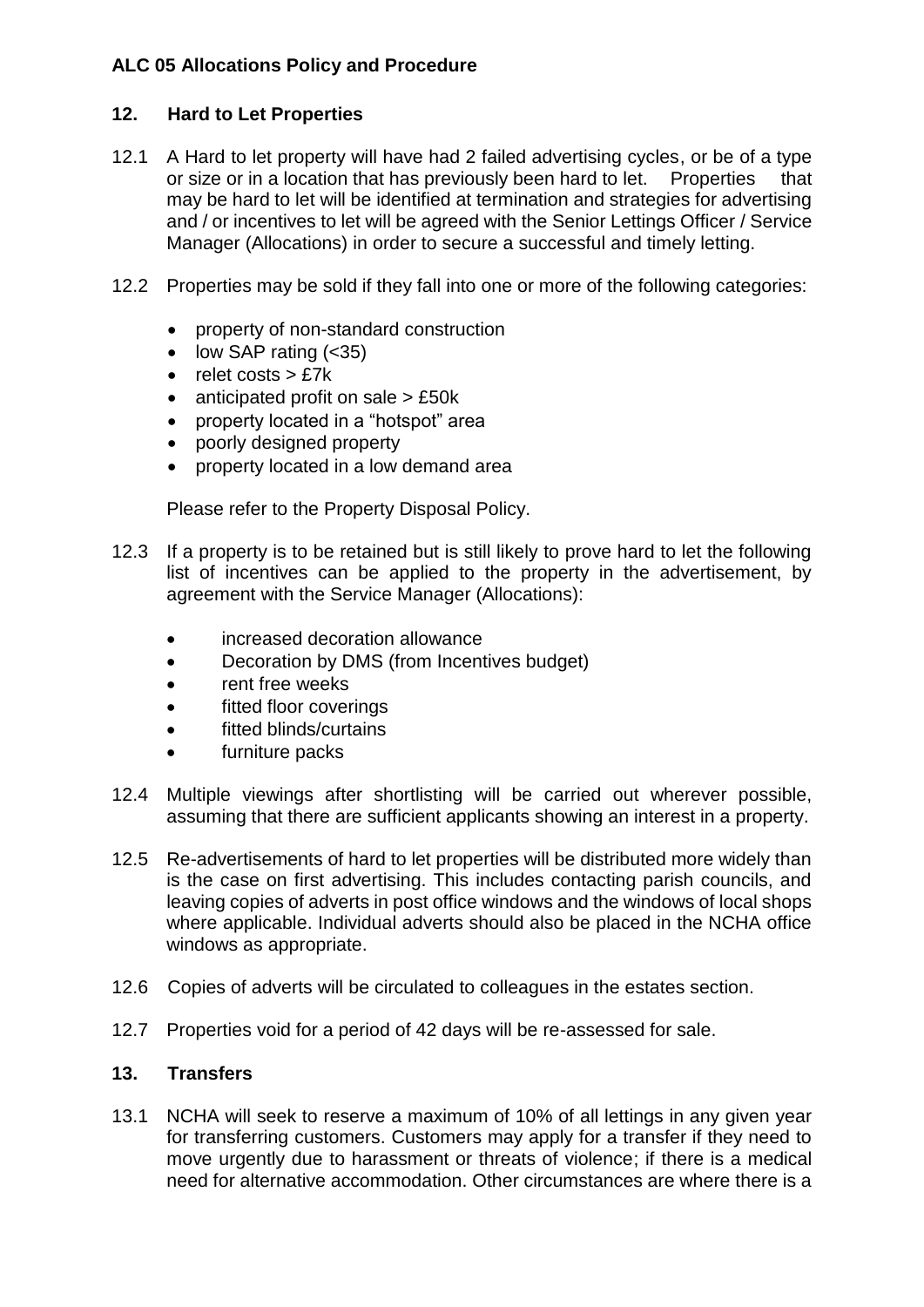risk that the tenancy cannot be sustained due to welfare reform or if the property is in poor condition and falls within the Property Disposal Policy.

13.2 Customers apply to their Estate Officer who will visit in their home and recommend that Management Transfer Status is approved. This is then authorised by the Service Manager Allocations.

Please refer to the Transfer Policy.

#### **14. Mutual Exchanges**

14.1 NCHA supports customers who may wish to move by promoting Mutual Exchanges. NCHA subscribes to HOMESWAPPER, a web based system to match applicants to alternative accommodation. Customers may register free of charge and NCHA will offer support to those customers who may need assistance to use this system.

Please refer to the Mutual Exchange Policy.

#### **15. Under Occupation**

15.1 Customers who are under occupying their current accommodation will receive a Management Transfer status and will be given advice and assistance to help them to move to a more suitable property, either by transfer, mutual exchange or via their local CBL scheme. Some financial assistance is available via the [downsizing policy.](https://intranet.ncha.org.uk/Interact/Pages/Content/Document.aspx?id=4478)

[Please refer to the Downsizing Policy.](https://intranet.ncha.org.uk/Interact/Pages/Content/Document.aspx?id=4478)

#### **16. Allocations Monitoring**

16.1 Allocations are monitored by the Service Manager, Allocations by regular audits to ensure consistency. Where there are issues that may affect other ASH business streams these are discussed internally, or at monthly Service Managers' meetings.

#### **17 Tenancy Types**

17.1 NCHA policy allows for different tenures depending on the type of stock offered, the funding regime and the background of the customer. Tenancies could be let on Social or Affordable Rents (80% market value) and be let as Starter or Assured tenures.

Please refer to the Tenancy Policy.

#### **18. Age Restriction**

18.1 NCHA is unable to grant a tenancy to a person below the age of 18.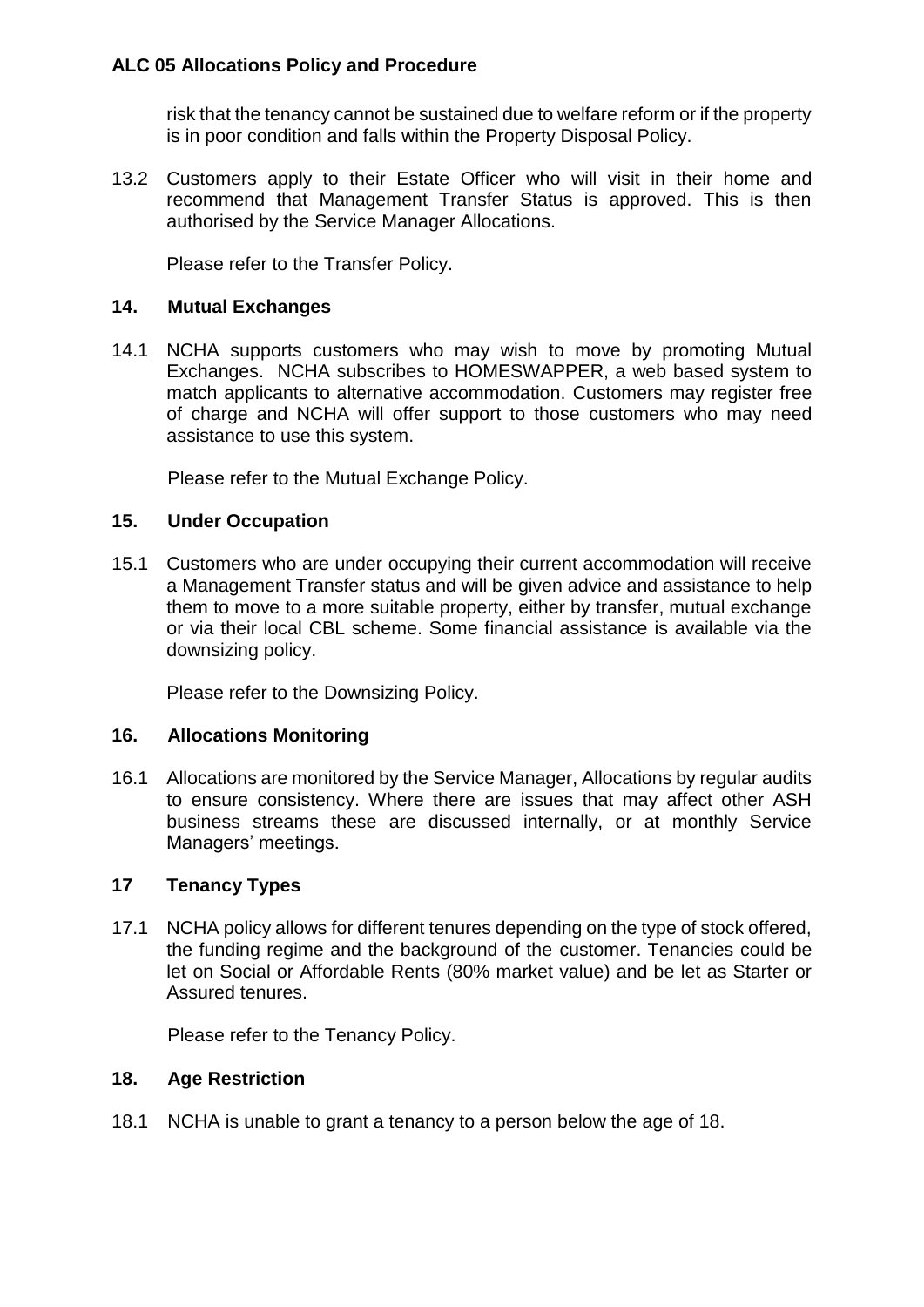- 18.2 Applicants may be considered if they have been nominated by a Local Authority and are:
	- Homeless young people to whom a duty is owed (Part VII, Housing Act '96) and who have been accepted as being owed a statutory homelessness duty
	- Care leavers with a firm recommendation from a Local Authority Children's Services Department
- 18.3 Any applicant who is under 18 cannot by law be granted a tenancy but the legal estate can be held in trust until they reach the age of 18. A trustee will therefore be required to sign the tenancy agreement on their behalf until they are 18. This may be a family member, or a third party agreed with the Local Authority and NCHA. The tenancy agreement will have extra provision to define the customer as a third party for the named applicant (occupant).
- 18.4 An Assured Shorthold Tenancy Agreement (Starter Tenancy) will be granted and reviewed on or after the Applicant's  $18<sup>th</sup>$  birthday. If the conduct of the occupant has been satisfactory a further Assured Shorthold Tenancy Agreement (Starter Tenancy) will be offered to the occupant. In these circumstances the Trustee will be required to execute a deed of surrender of the existing tenancy.

# **19. Applicants Requiring Support**

- 19.1 NCHA will attempt to identify customers who will require support at the point of registration or otherwise at the pre- tenancy assessment before they sign up for a property. Applicants in need of assistance with the bidding process will be given help at their regional office.
- 19.2 A "supported" status may be established as a result of the applicant being in receipt of existing support from statutory or voluntary agencies or as a result of discussions with the applicant at the pre-tenancy interview stage, where initial support may be suggested as a possible course of action with a view to assisting the applicant with tenancy sustainment.
- 19.3 Lettings, Estate and Income officers will be responsible for establishing the supported status of our customers. In addition they will advise on where help can be obtained. In relation to applicants for accommodation, this work will be carried out at a pre-tenancy interview where all existing information supplied in support of an application will be verified. NCHA may also provide support from a Tenancy Support Officer for the early stages of the tenancy.

Please refer to the Supported Customers Policy.

#### **20. Adapted Properties**

20.1 Where possible, NCHA will allocate properties that have been adapted for persons with mobility needs or other disabilities, to applicants who require the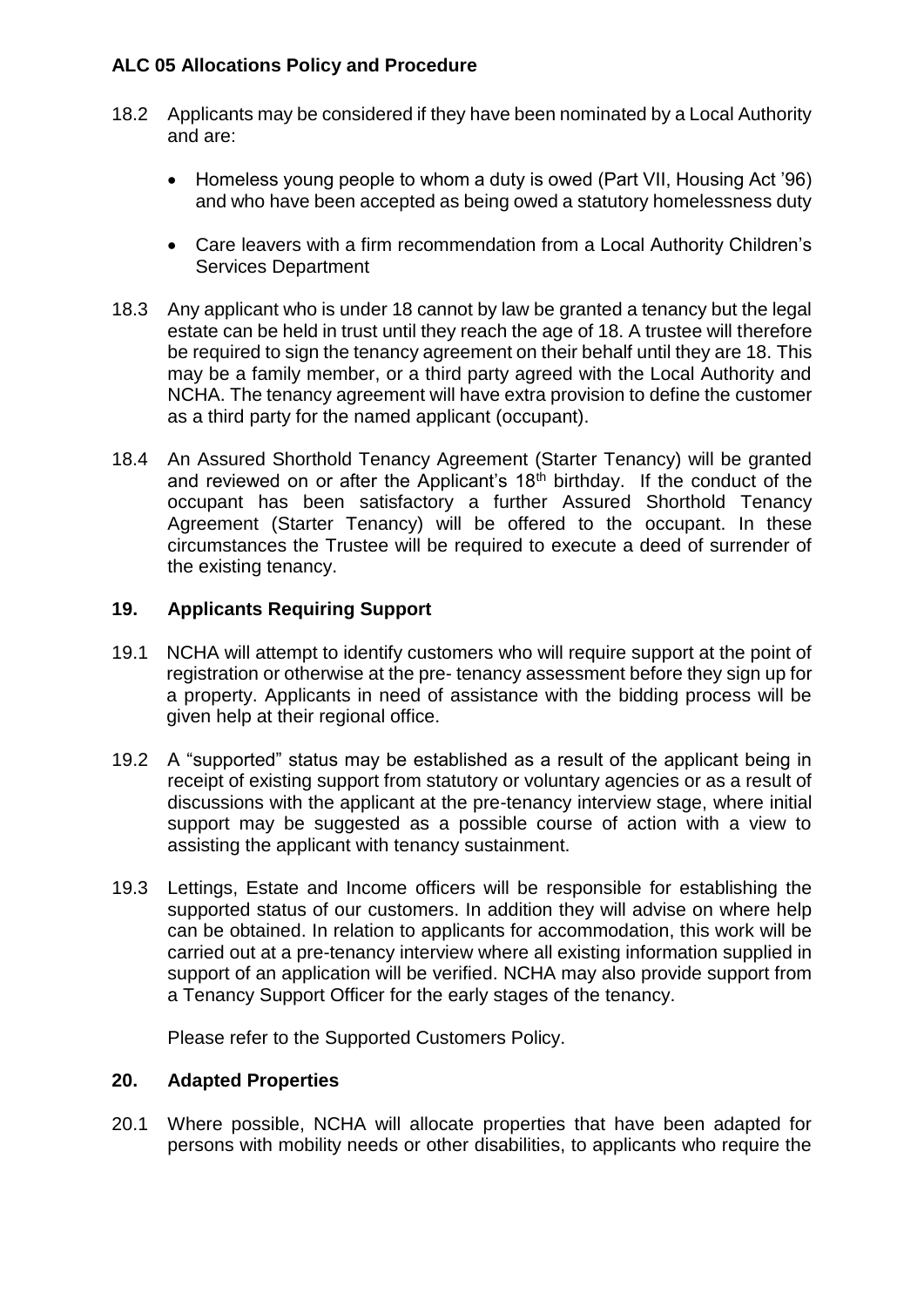adaptations. The advertisement will clearly state that the property is adapted and that preference will be given to those applicants requiring the adaptations.

- 20.2 When an applicant is identified, the Allocations Officer may need to confirm with an Occupational Therapist that the property is suitable, or could be adapted further. If the Occupational Therapist does not consider the property is suitable then an offer cannot be made.
- 20.3 As there is a high demand from NCHA customers for accessible accommodation, existing customers who have been approved for a transfer will be considered when an adapted property becomes vacant.

#### **21. Lettings Outcomes Monitoring**

- 21.1 NCHA will collect data on all lettings and report to internal and external partners as required.
- 21.2 NCHA will collect CORE information and input data on CORE website [\(https://core.communities.gov.uk/\)](https://core.communities.gov.uk/) within 72 hours of tenancy sign up.
- 21.3 Data will be gathered on a quarterly basis to show:
	- customer satisfaction with the lettings process
	- customer satisfaction with the allocated property
	- lettings completed by Equality Act 2010 protected characteristics
	- team performance against targets
- 22.4 Data will be gathered on a weekly basis to show:
	- the average relet period
	- the total void loss
	- the average cost of a relet
- 22.5 This data will be discussed at weekly operational relet meetings and at monthly Strategic Voids meetings.

#### **23. Staff Training**

23.1 Staff will periodically receive training in relation to the policies and procedures which form lettings work. Issues causing concern or which require clarification may be discussed with a line manager at supervision sessions or, where there is a wider application, during team meetings which will take place on a six weekly basis.

#### **24. Appeals and Complaints**

24.1 Where an applicant has an issue about the way in which their application for housing has been handled, this should be discussed with the Service Manager (Allocations)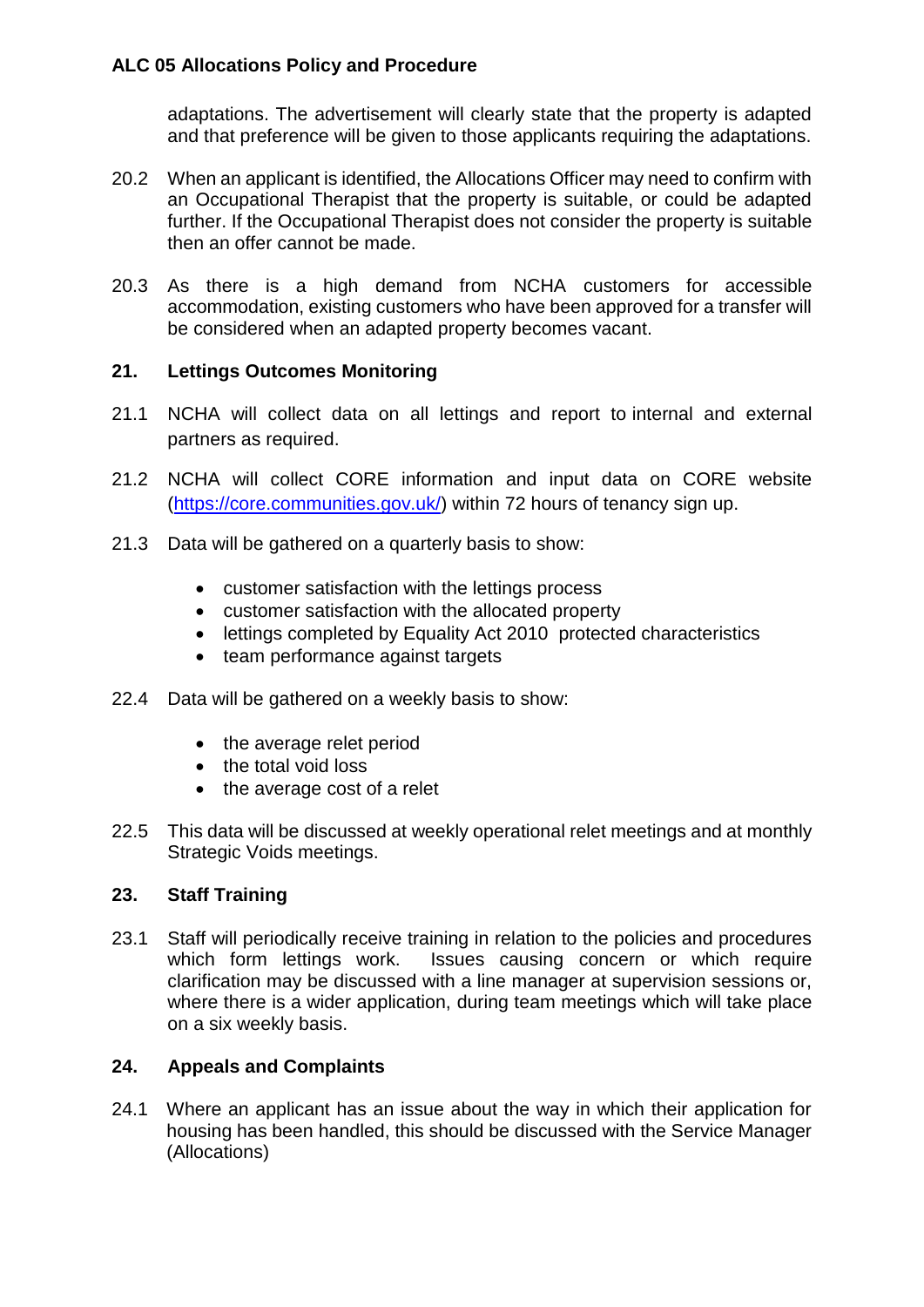24.2 If the applicant is still unhappy they may make a complaint under the NCHA complaints policy.

Please refer to the Complaints Policy.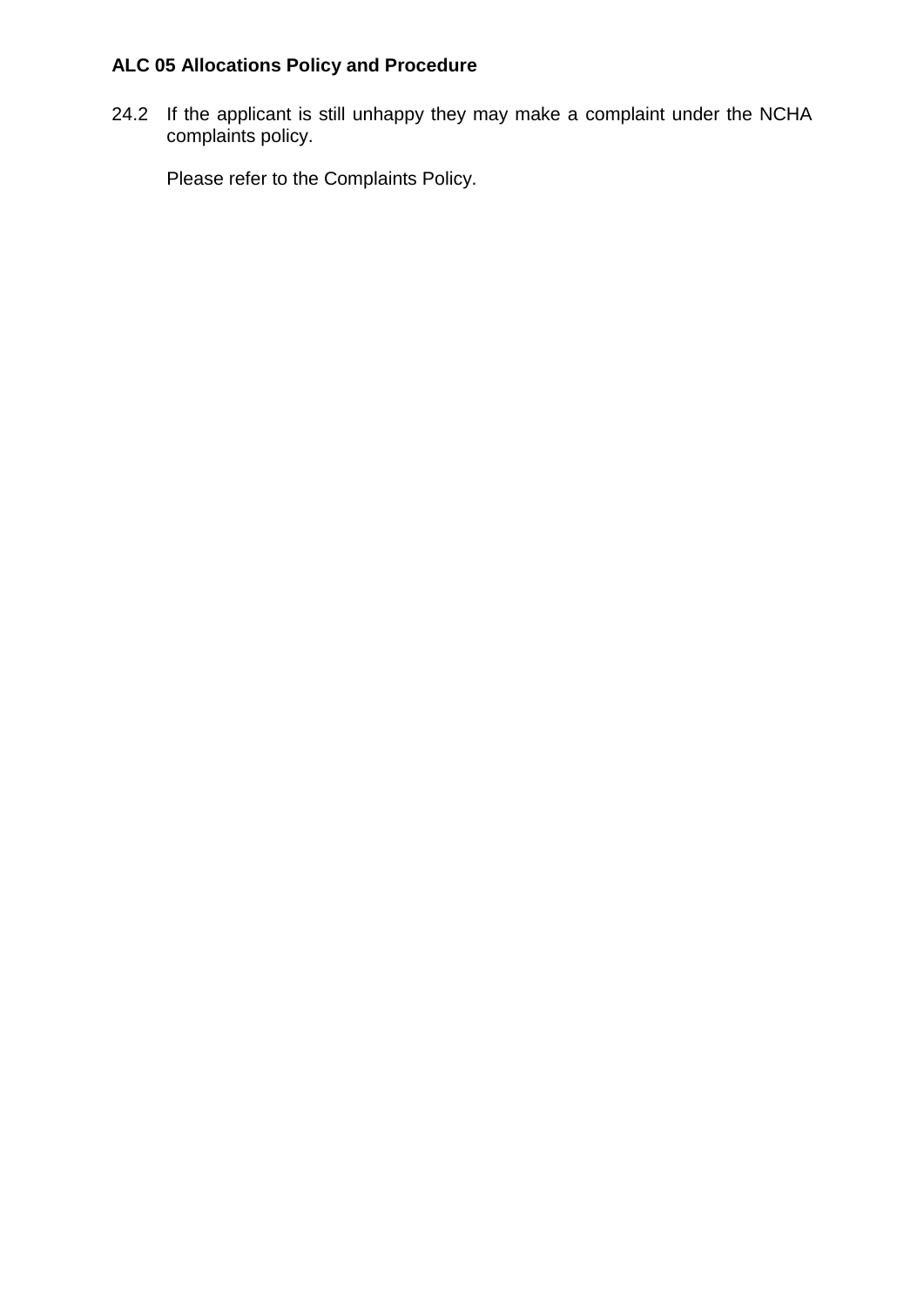# **APPENDIX 1**

# **Local Authorities**

| <b>Local Authority</b>                      | <b>CBL System</b>                      |
|---------------------------------------------|----------------------------------------|
| <b>Amber Valley Borough Council</b>         | <b>Home Options</b>                    |
| <b>Ashfield District Council</b>            | <b>AM Homefinder</b>                   |
| <b>Bassetlaw District Council</b>           | A1 Homefinder                          |
| <b>Blaby District Council</b>               | <b>Blaby Homes</b>                     |
| <b>Broxtowe Borough Council</b>             | <b>Home Search</b>                     |
| Charnwood Borough Council                   | <b>Charnwood Homes</b>                 |
| Derby City Council                          | Homefinder                             |
| Derbyshire Dales District Council           | <b>Home Options</b>                    |
| Erewash Borough Council                     | <b>Home Options</b>                    |
| <b>Gedling Borough Council</b>              | Homesearch                             |
| <b>Harborough District Council</b>          | <b>Harborough Homes</b>                |
| Hinckley & Bosworth Borough Council         | Hinckley & Bosworth homes              |
| <b>Kettering Borough Council</b>            | Keyways                                |
| Leicester City Council                      | Leicester Home Choice                  |
| <b>Mansfield District Council</b>           | <b>AM Homefinder</b>                   |
| <b>Melton Borough Council</b>               | <b>Melton Homes</b>                    |
| <b>Newark and Sherwood District Council</b> | Easy Lets                              |
| North Kesteven District Council             | <b>Lincs Homefinder</b>                |
| North West Leicestershire DC                | <b>North West Leicestershire Homes</b> |
| Northampton Borough Council                 | Northampton Home Choice                |
| Nottingham City Council                     | <b>Homelink</b>                        |
| Oadby and Wigston Borough Council           | Oadby & Wigston Homes                  |
| <b>Rushcliffe Borough Council</b>           | Homesearch                             |
| <b>Rutland County Council</b>               | <b>Direct nominations</b>              |
| South Derbyshire District Council           | Homefinder                             |
| South Kesteven District Council             | <b>Direct nominations</b>              |